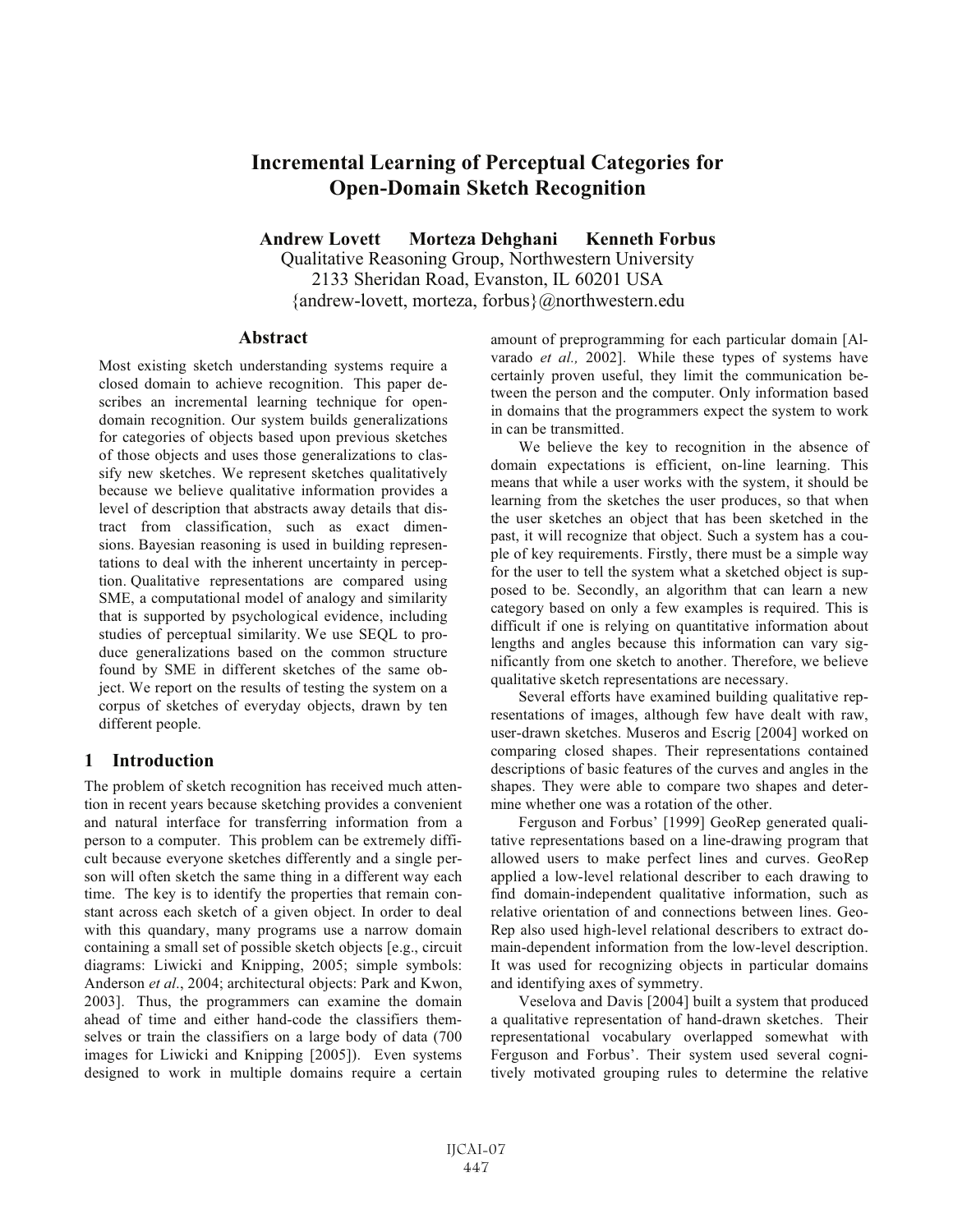weights of different facts in the representation. The system was designed to produce representations for classification, although the learning and classification stages have not, to the best of our knowledge, been integrated.

We believe the three systems described above provide evidence for the effectiveness of using qualitative information to represent and compare sketches. However, these systems lack the ability to learn robust categories of sketches based on multiple examples. Here, we describe our system, which we believe takes a step towards accomplishing this goal. We begin with the sketching environment in which our system operates. Next, we give a brief overview of the applications we use for comparing sketches and constructing generalizations. We then describe how our system decomposes rough sketches into perceptual elements and how those elements are represented using a qualitative vocabulary. Finally, we discuss the results from an experiment designed to test our system and consider areas for future work.

### **2 The Sketching Environment**

Our system uses sketches drawn in sKEA, the *sketching Knowledge Entry Associate.* sKEA is an open-domain sketch understanding system [Forbus *et al*., 2004]. It is able to reason about user-drawn sketches without any domain expectations of what a user is likely to sketch because it is not dependent on sketch recognition. Rather, it is based on the idea that when people communicate through sketching, their communication is a multi-modal process. People verbally describe what they are sketching as they create it. Similarly, sKEA allows users to label each glyph, or object in a sketch, with categories from its knowledge base. sKEA computes a number of spatial relations between glyphs in a sketch, and it uses this information along with its knowledge about the categories of the glyphs to reason about a sketch, or to compare two sketches.

While humans do often describe what they are sketching, they also expect others to recognize some objects without having to be told what they are. Thus, it is not surprising that sKEA's requirement that every glyph be labeled can become onerous at times, especially if the user is performing a task that requires the same objects to be sketched and labeled many times. This concern leads to the question of whether some type of sketch recognition can be added to sKEA without sacrificing domain independence.

Our approach to domain-independent recognition is based on incremental learning. When a user begins using sKEA to perform some task, sKEA should have no expectations about what the user will sketch. However, over time, if the user sketches the same object more than once, sKEA ought to learn to recognize that object. Thus, the fourth time the user draws, say, a building, sKEA could generate a guess as to what that object is most likely to be. If that guess is wrong, the user can perform the usual glyph labeling task to correct it, just as a person would correct another person who misunderstood part of a sketch. We see any sketching

session as an opportunity for sKEA to learn to recognize objects in parallel with the user's sketching of those objects.

In order for sKEA to learn to recognize objects, three other components are required: a system for building representations of sketched objects, a system for learning perceptual categories of objects, and a system for comparing a new object's representation to the category representations in order to classify it. We will describe the comparison and learning components in the next section.

## **3 Comparisons and Generalization**

We compare representations using the Structure-Mapping Engine (SME) [Falkenhainer *et al.,* 1989]. SME is a computational model of similarity and analogy based on Gentner's [1983] structure-mapping theory. According to structure-mapping, humans draw analogies between two cases by aligning their common structure. Each case's representation contains entities, attributes of entities, and relations. Structure is based on the connections between elements in the representation. A simple relation between two entities has a small amount of structure, whereas a more complex relation between other relations has a deeper structure.

SME takes as input two cases: a base and a target. It finds possible correspondences between entities, attributes, and relations in the two cases. It combines consistent correspondences to produce mappings between the cases. SME attempts to find mappings which maximize systematicity, the amount of structural depth in the correspondences.

Our system learns categories of objects using SEQL [Kuehne *et al.*, 2000; Halstead and Forbus, 2005], a model of generalization built on SME. SEQL is based on the theory that people form a representation of a category by abstracting out the common structure in all the exemplars of that category. SEQL uses SME to compare new cases to the known generalizations. If a new case aligns with a sufficient amount of the structure in one of the generalizations, the case is added to that generalization. SEQL associates probabilities with each expression in a generalization, representing the proportion of the instances of that generalization that include that particular expression. When a new case is added to the generalization, if its structure does not align with an expression in the generalization, that expression's probability is decremented.

SEQL is capable of quickly learning new generalizations. Even a generalization based on a pair of exemplars may be sufficient for classifying new cases. Each additional exemplar further refines the generalization.

## **4 Perceptual Elements**

Our system decomposes a sketch into a set of primitive perceptual elements. There are two types of primitive elements: segments and the endpoints of segments. These elements align with elements of the raw primal sketch in Marr's [1982] theory of vision. Segments may be straight or curved. Endpoints may be classified as corners, meaning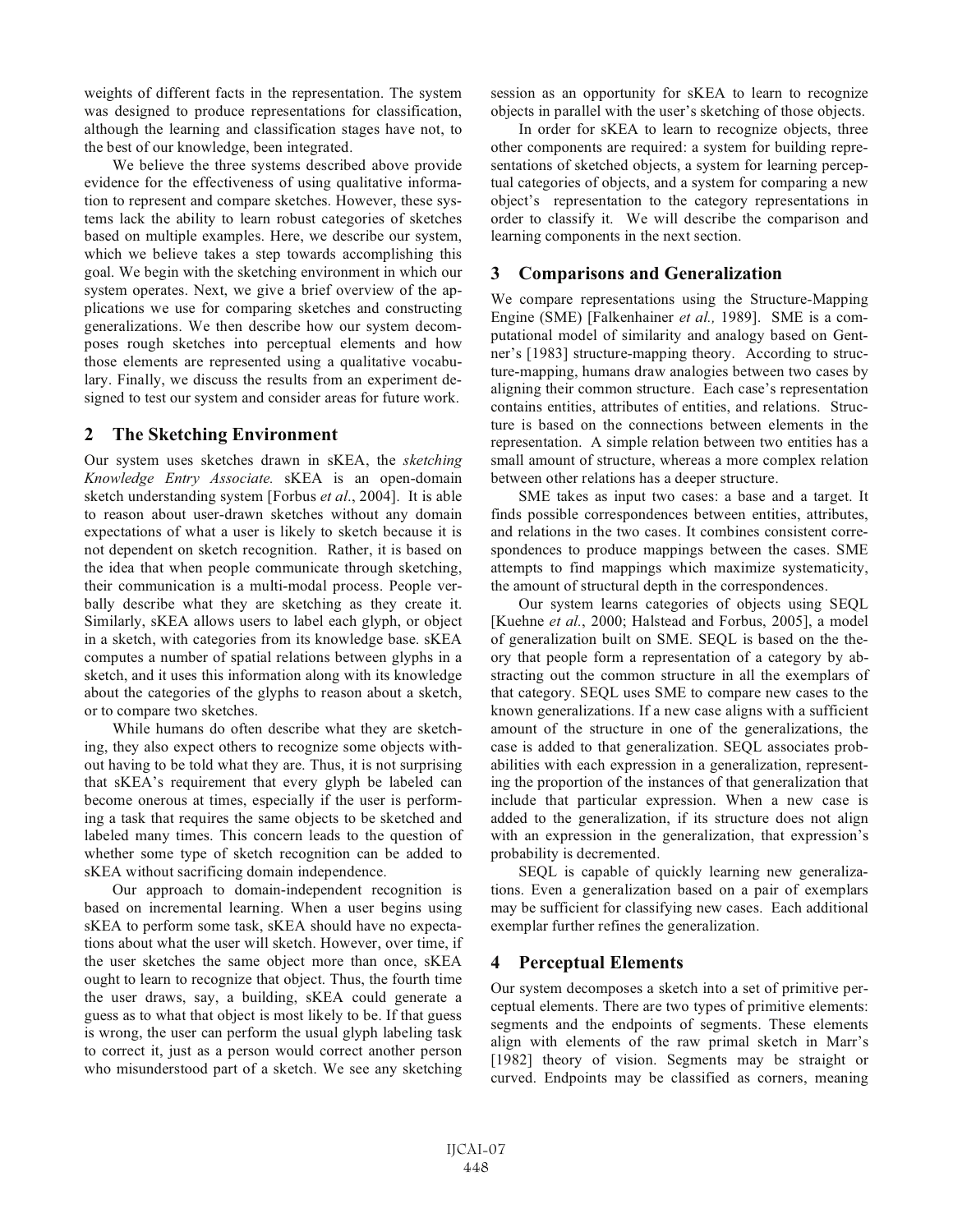there is a corner between two segments; connections, meaning they connect two collinear segments; or terminations, meaning the endpoint does not connect to another segment. Once the primitive elements are found, they can be grouped to form more complex elements, creating an element hierarchy. So far, there is only one level to the hierarchy. Segments and their terminations can be grouped to form edges. While there are rules for grouping edges, there are currently no explicit structures for more complex perceptual elements.

Our system begins with the raw output from sKEA, consisting of a list of polylines. Each polyline is a list of points corresponding to a line drawn by the user. The system does not assume that the endpoints of polylines match endpoints of edges in the shape. Rather, it begins by joining together polylines with adjacent endpoints, provided there is no third adjacent polyline to create ambiguity.

The system then searches for discontinuities in the slope of each polyline, representing potential corners. Discontinuities are a key concept at every level in Marr's [1982] model, and they provide vital information about the location of segment endpoints. In our system, evidence for a discontinuity includes both changes in the overall orientation and high values for the derivative of the slope of the curve, as calculated by Lowe [1989]. Polylines are divided into segments which are linked by endpoints anywhere there is a sufficiently salient discontinuity.

The system also finds potential corners and connections between segments from separate polylines whose endpoints are not adjacent. Two segments may have a corner between them if extending the lines beyond their endpoints would result in an intersection at some point in space. They may have a connection between them if they are collinear.

Once the system has located endpoints and gathered evidence, the endpoints must be classified. Previous systems have used Bayesian Networks (BNets) to deal with uncertainty in perception [Bokor and Ferguson, 2004; Alvarado and Davis 2005]. We utilize BNets which use the evidence gathered about an endpoint to classify it as a corner, connection, or termination

After endpoints have been classified, segments can be grouped together to form edges. Edges consist of maximal lists of unambiguously connected segments. Segments are unambiguously connected if there is an endpoint between them that has been classified as a connection and if the connected endpoints of the two segments are not linked by connections or corners to any other segments. The threshold for connection detection is lowered if the segments to be grouped form a compatible curve.

Edges inherit connection information from the segments upon which they are built. Thus, edges whose segments were connected will themselves be connected. This connection information is used by the system to group edges into *connected edge groups*, lists of sequentially connected edges. A *cyclic edge group* is a connected edge group in which the first and the last edge are connected. These edge groups represent closed shapes in the sketch. For example, a square would be a cyclic edge group containing four edges. Once the edges and edge groups have been computed, the system uses this information to build a qualitative representation of the sketch.

## **5 Qualitative Representation**

An appropriate representational vocabulary is crucial for any kind of comparison between sketches. If the vocabulary fails to capture the key properties of each sketch, there will be no way to determine whether two sketches are similar. Our qualitative vocabulary draws on the work of Ferguson and Forbus [1999], Museros and Escrig [2004], and Veselova and Davis [2004].

The terms in our vocabulary can be divided into three types: *attributes*, *pairwise relations*, and *anchoring relations*. Attributes convey information about a single edge in the sketch. Pairwise relations describe a relationship between two edges. Because these first two types of terms can apply to only one or two entities in the representation, they contain relatively little structural depth. SME uses structure to match two representations, so it is difficult to find corresponding entities using only these predicates, particularly when there is a large number of them in each representation. Thus, anchoring relations are necessary. Anchoring relations, which convey information that we believe is particularly salient in the match, refer to more than two edges, and contain greater structural complexity. Because of SME's systematicity bias, they are generally the first relations SME matches up. Thus, they anchor the rest of the mapping.

Attributes describe an edge's type. An edge can be classified as **straight**, **curved**, or **elliptical**, where an elliptical edge is a curved edge that closes on itself, such as a circle. In addition, straight edges that align with the x or y axes are assigned the **horizontal** or **vertical** attributes.

Pairwise relations describe the relative position (**left-of** or **above**), relative length (**same-length** or **longer-than**), or relative orientation (**parallel** or **perpendicular**) of pairs of edges. One major concern with pairwise relations is determining the pairs of edges for which relations will be asserted. Asserting relations between every pair of edges in a sketch results in an overly complex representation with a large number of redundant or irrelevant facts. We follow Veselova and Davis [2004] in only asserting pairwise relations between adjacent edges. We further limit the relative length relations between straight edges by only asserting relative length for pairs of edges that are parallel or perpendicular.

Connections between edges, and particularly corners between edges (connections that occur at the edges' endpoints), are key to recovering the spatial structure of most shapes. We use a general **connected** relation any time two edges are connected to allow connections of different types to potentially align. However, we also classify the connections into three types: **corner**, **connects-to** (where one edge's endpoint touches the middle of another edge), and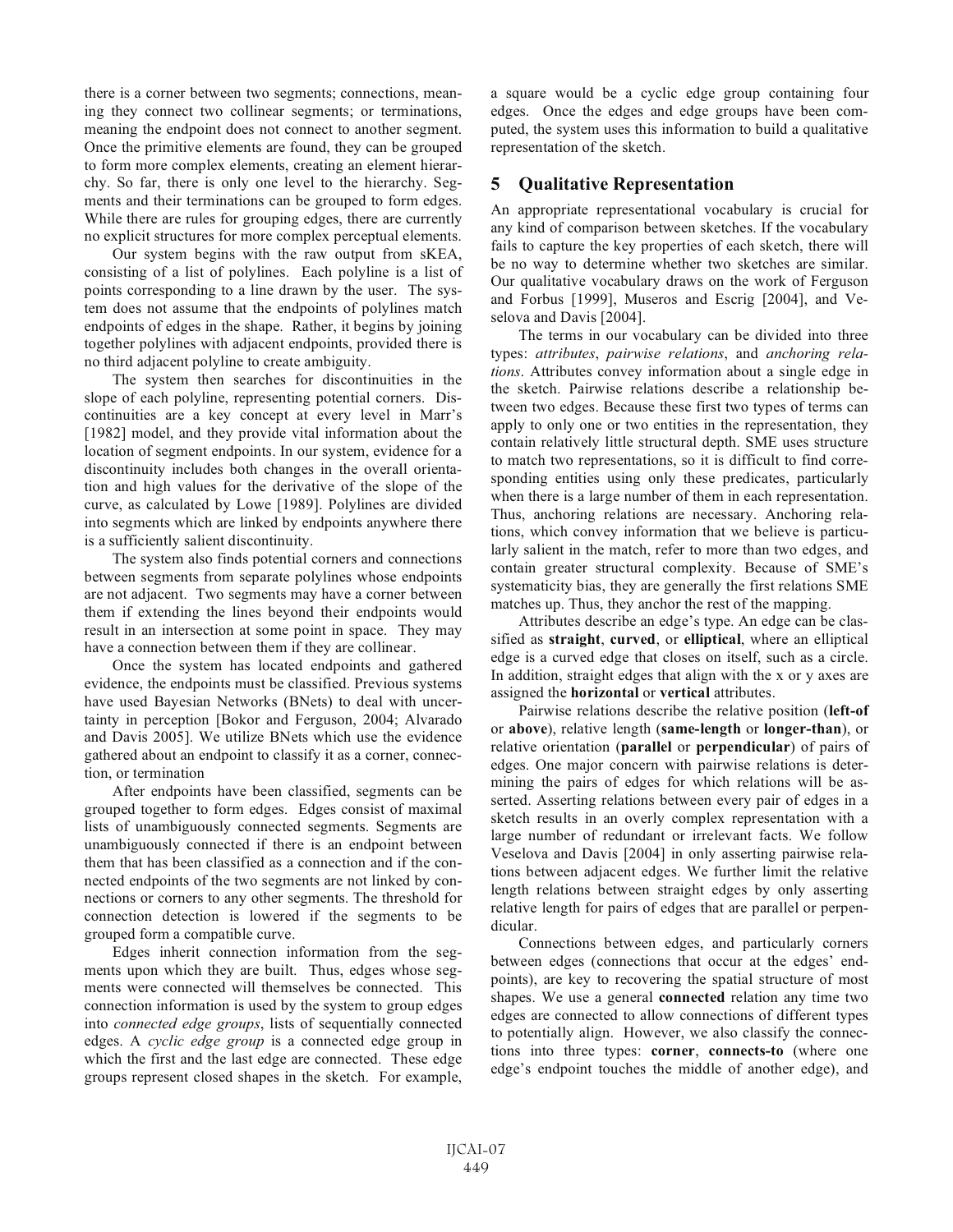**intersection** (when two edges meet between both their endpoints). We also use cyclic edge groups to compute the **convexity** of any corners that make up part of a closed shape.

We assert two types of anchoring relations. Firstly, we use the cyclic edge groups to find any **three-sided** or **foursided closed shapes**, i.e., triangles or quadrilaterals. These shapes are important because they often make up the surfaces of three-dimensional objects, and because there is evidence that humans identify basic shapes early on in perceptual processing [Ferguson and Forbus, 1999].

Secondly, we assert **junction** relations for points in a sketch where exactly three edges meet. Clowes [1971] demonstrated that junctions between edges provide useful information for recovering shape information from line drawings. We classify junctions into three types described by Clowes: **arrow junctions**, **fork junctions**, and **tee junctions**, as well as a fourth, **other** type. We also assert positional relations between junctions.

#### **5.1 Organization of Facts**

Unfortunately, we found that when complex shapes were analyzed, the representations based on the vocabulary described above became unmanageably large (600+ facts). Consequently we limit the number of facts that are allowed in a representation. We order the facts in our representation according to a ranking system. Once facts have been appropriately ordered, we can cut off the list of facts in a representation at different points depending on how large we want to allow the representations to grow.

Facts are ranked based on both the qualitative term and the edges being described. Among qualitative terms, anchoring relations are ranked above other relations due to their importance in the mapping. Among edges, the highest ranking is given to external edges, those that reach the outer bounds of the entire sketch. These edges are considered the most important because the outer edges of an image convey vital information about the shape which the image represents [Hoffman and Richards, 1984]. The lowest ranking is given to purely internal edges, those that are not part of any connected edge group containing an external edge. Presently we do not assert relations between internal edges.

### **6 Experiment**

We evaluated our system by testing its ability to build generalizations of sketches of 8 everyday objects: a house, a fireplace, a brick, a cup, an oven, a cylinder, a refrigerator, and a bucket. The objects were selected from *Sun Up to Sun Down* [Buckley, 1979], which uses simple drawings in teaching about solar energy. 10 subjects were instructed to sketch each object using the drawings from the book as guides. The drawings were provided so that the general features and orientations of the sketches would be similar. However, subjects were told that they needed only sketch those parts of the object that they believed were necessary for a person to recognize it. On examining the sketches

drawn by subjects, we found significant cross-subject differences in the sketches, although most of the sketches of each object shared a core set of similarities (see Figure 1).

Subjects sketched the objects in sKEA. Of the 10 subjects, 5 had previous experience working with sKEA. After subjects sketched the objects, each object was labeled by the experimenter using sKEA's interface.

We chose to throw out one subject's set of sketches because the subject failed to follow the instructions. The remaining 72 sketches were used to test the system. In each test run, generalizations for the 8 objects were built based on sketches by a subset of the 9 users (the training set). Although SEQL can determine generalizations automatically, our system forced SEQL to build exactly one generalization from the training sketches of each object.



**Figure 1.** Examples of sketches drawn by subjects

After the generalizations were built, they were used to classify the objects in the sketches by a subset of the remaining users (the test set). A given object was classified by comparing its representation to each of the 8 generalizations and returning the generalization with the strongest match. The strength of a match was calculated based on coverage. After SME was used to identify the common structure in a generalization (the base) and a new instance (the target), the base or target coverage could be calculated by determining the percentage of expressions in the base or target that were a part of the common structure. For example, if every expression in the base matched something in the target, the match would have 100% base coverage. We found that both base and target coverage provided useful information about the strength of a match. Therefore, the system calculates the match's strength by taking the average of the two.

We validated our results by averaging the scores over 80 test runs. In each run, the sketches were randomly divided into training and test sets. Because we were unsure how limiting the number of facts in a representation would affect the results, we ran the test with four different limits on the number of facts. In addition, because we were interested in the incremental effect of adding more cases to a generalization, we ran the test multiple times with different training set sizes. We varied the training set size from two to six cases, while keeping the test set size constant at three.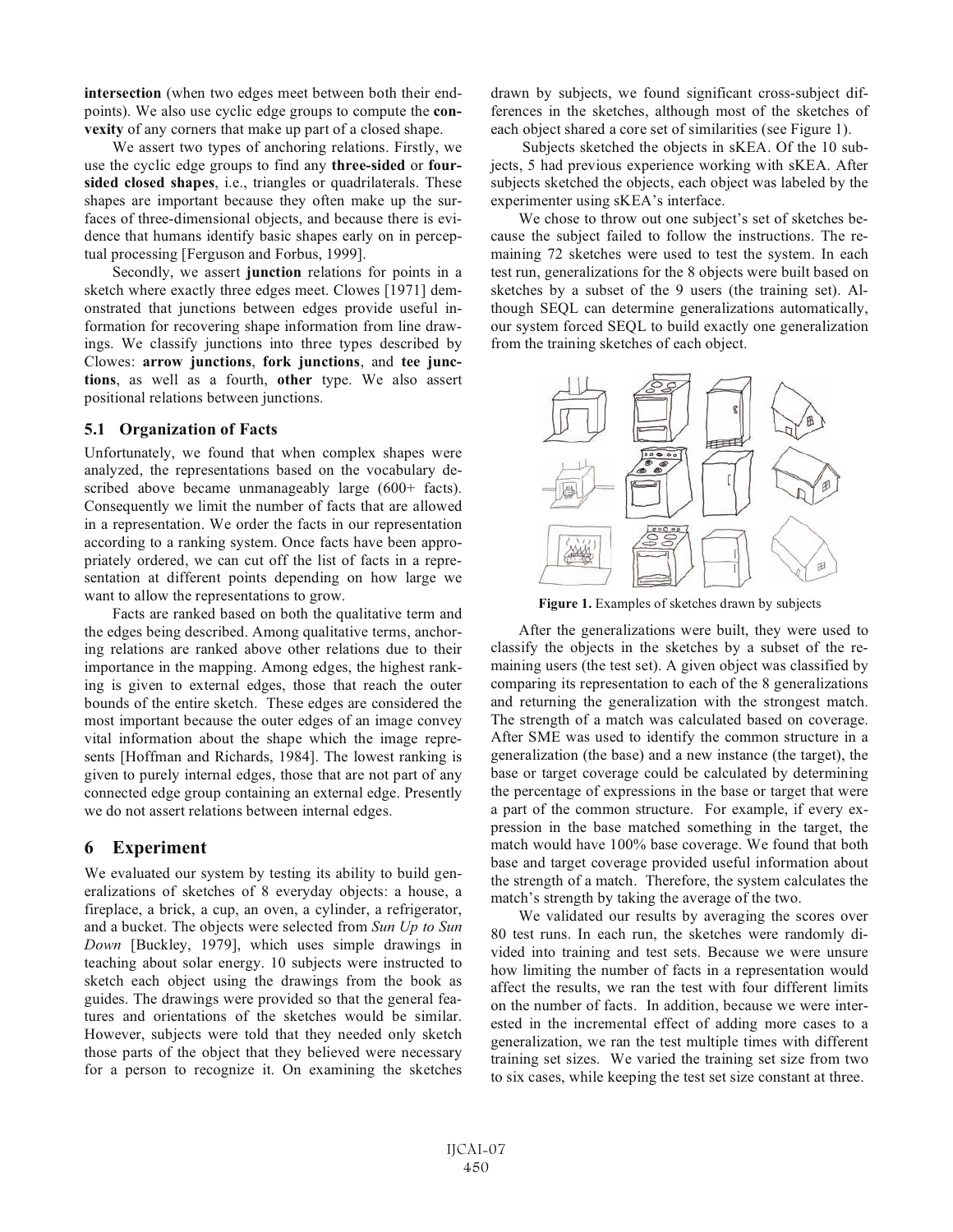

**Figure 2.** Cylinders, buckets, and cups drawn by subjects

Preliminary tests indicated that many of the classification mistakes made by the system involved a failure to distinguish between the three cylindrical objects: cylinders, buckets, and cups. This is hardly surprising, as these three objects have similar shapes, with nearly as much variation within category as across categories (see Figure 2). Therefore, we used two criteria in reporting our results. According to the strong criterion, only an exact match between an object's actual type and its classified type was considered a correct classification. According to the weak criterion, a classification in which the two types did not match was still considered correct when both were cylindrical types.



**Figure 3**. Results when the fact limit is varied

#### **6.1 Results**

The results achieved when the limit on the number of facts in each representation was varied are found in Figure 3. These results were based on a training set size of 5. The best results were achieved with a limit of 175 facts. With this limit, the strong criterion was met 77% of the time, and the weak criterion was met 93.5% of the time. Note that chance performance with the strong and weak criteria would be 12.5% and 21.9%, respectively. A t-test was used to look for statistical differences in the results. We found that the increase in performance when the number of facts went from 100 to 150 was statistically significant ( $p < .01$ ) for both the strong and weak criteria. There were no significant differences between the results for 150, 175, and 225 facts.

The results for different training set sizes, shown in Figure 4, were collected with a fact limit of 175 facts. The results for both the strong and weak criteria consistently improved as the training set size increased. With only two cases in each generalization, the results were 71% and 88.5% for the strong and weak criteria. With six cases in each generalization, the results were 77.5% and 94.2%. While there was a clear overall improvement, the differences between adjacent pairs of results were generally small. Increasing the training set size from 3 to 4 resulted in significant performance improvements with both the strong and weak criteria ( $p < .01$ ), but no other differences between adjacent pairs were statistically significant.



**Figure 4.** Results when the training set size is varied

### **7 Discussion**

We believe we have demonstrated the effectiveness of our system in learning to classify sketches of simple, everyday objects. While the number of types of objects for classification was not large, the objects varied significantly in terms of shape and complexity. Most importantly, the system worked with no prior knowledge of the object classes for which it learned generalizations. Based on only two sample objects for each type, it was able to build generalizations that were sufficiently robust to classify new objects into one of eight categories 71% of the time, and into one of six categories 88.5% of the time. As expected, classification became more accurate as the number of sketches in the training set increased, suggesting that each additional sample allowed the generalizations to be refined and improved. The relatively narrow range of improvement is most likely due to a ceiling effect: the system achieved near-optimal performance with generalizations based on two examples, so there was not a great deal of room for improvement.

We were concerned that limiting the number of facts that could be included in a representation might hamper performance. However, we found no significant differences between performance with 150, 175, or 225 facts. This result suggests that, given our ordering of the facts, the first 150 or 175 facts were sufficient for recovering the shape of the sketch. Of course, one would expect the necessary number of facts to vary depending on the complexity of the shape being represented. However, given the range of the shapes used for this experiment, with the number of facts for a shape ranging from 60 to over 600, we believe the results support 175 being a good general cutoff for the current qualitative representation scheme.